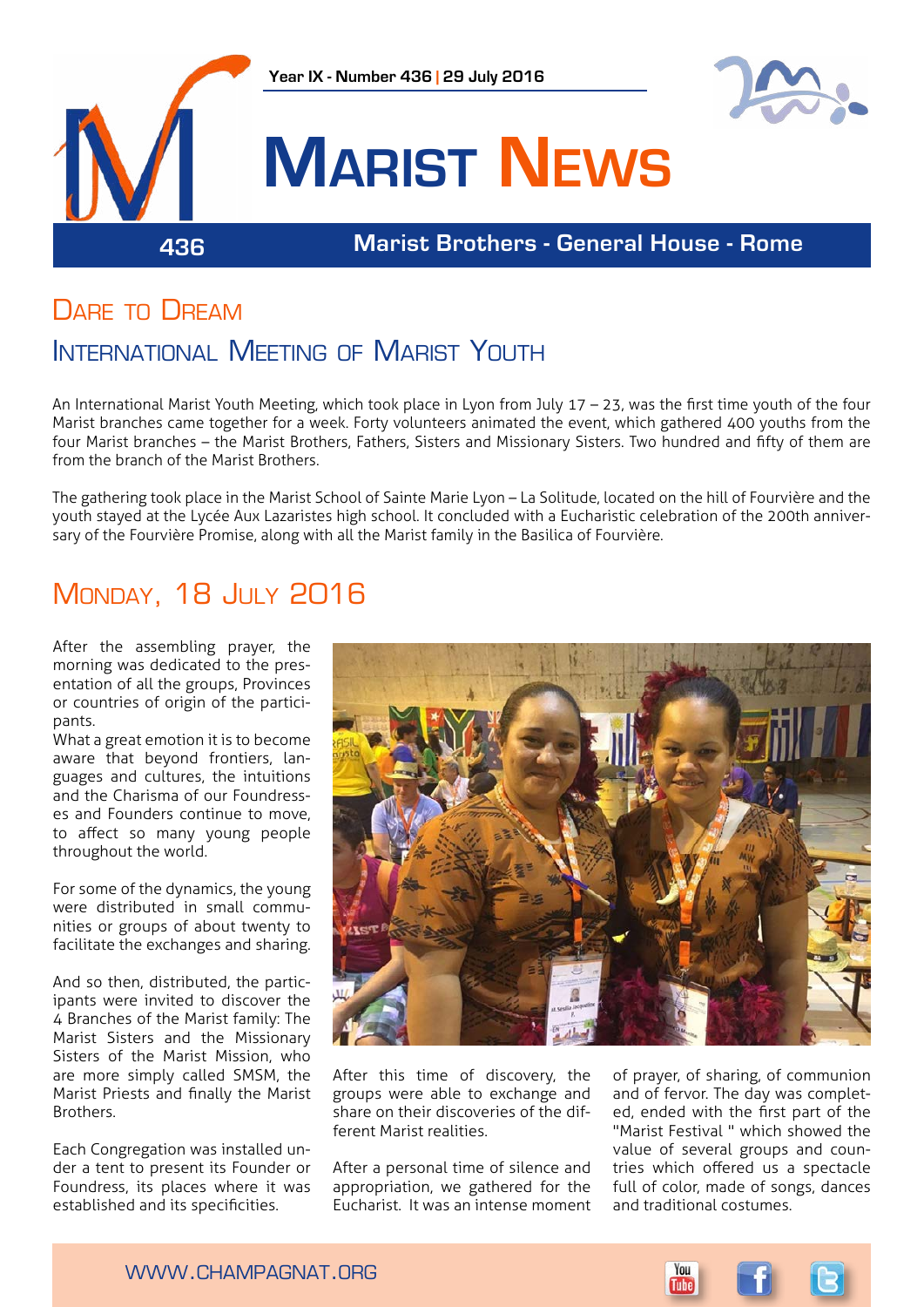## Tuesday, July 19: Drink at the source



On Tuesday, July 19, the young Marists participating in the International Meeting of Young Marists in Lyon were invited to drink at the source, to discover the places of foundation which have a strong symbolical dimension for each one of the Congregations.

To be permeated, to experience, to be affected by the places, their history, what they represent.

#### **Missionary Sisters of the Society of Mary (SMSM), Ste Foy Lès Lyon, La Neylière**

The time of welcome at the "signal" of Ste Foy Lès Lyon, in the first house of formation in which the missionary Sisters were formed before leaving on mission.

To experience how Françoise Perroton responded to the call of God.

And then strong witnesses from an Italian Sister and a Tongan Sister.

The young were moved, touched by the exclusively missionary dimension of the Congregation.

They left the place where they lived to be sent to the world. Then the departure for Neylière, Françoise Perroton turned toward the Marist Priests who were already on mission.

Then the visit of the frescoes of the chapel, the tomb of Father Collin; the prayer all united with the groups of Marist Priests for the unity of the Marist Family and their Founders.

Then followed the visit to the place Collin and of the museum of Oceania

To experience the intuition of Father Collin that the world would be Marist

Then the celebration of the Eucharist, prayer and fraternity between the Marist Priests and the SMSM

### **Marist Sisters Cerdon, Belley**

During the journey towards Cerdon, a small stop on the balm to see Cerdon from on high, and a stop in front the memorial of the French Resistance.

Once we arrived to Cedron: visit to the Church and the Marist presence in Cerdon thanks to the great Marian Poster.

Then the prayer and the lighting of candles to offer our dreams before the statue of the Virgin Mary before which Jean-Claude Collin and Jeanne-Marie Chavoin prayed to our Lady of Cerdon.

This is equally a way of perpetuating the tradition of the inhabitants of Cerdon to light candles around Our Lady of Cerdon.

Then the visit to what is left of the first house of the Marist Sisters.

Then we visited the cellar to taste the famous local sparkling wine. After lunch, we left for Belley; there we visited the house of Jeanne-Marie Chavoin, and the Chapel where her remains are kept; a prayer of union in the Chapel, a meeting with the elderly Sisters of Belley, icecream and fresh drinks for all.

We then visited the historical museum and the cemetery of the Sisters.

It was a beautiful day for the young, which no doubt has changed their heart, thanks especially to the encounter and the sharing with the elderly Sisters.

## **Marist Priests, la Neylière**

This was a day of breathing, at the expense of the Neylière; a day of beautiful encounters, all the team of the Formators of the Marist Priests was present and joined the group of the young for the visit of the place.

It was an experience of prayer and knowledge of the house that very few young people knew. One could read the joy on their faces when the time to return arrived, a witness of the joy that this day of discovery had given them.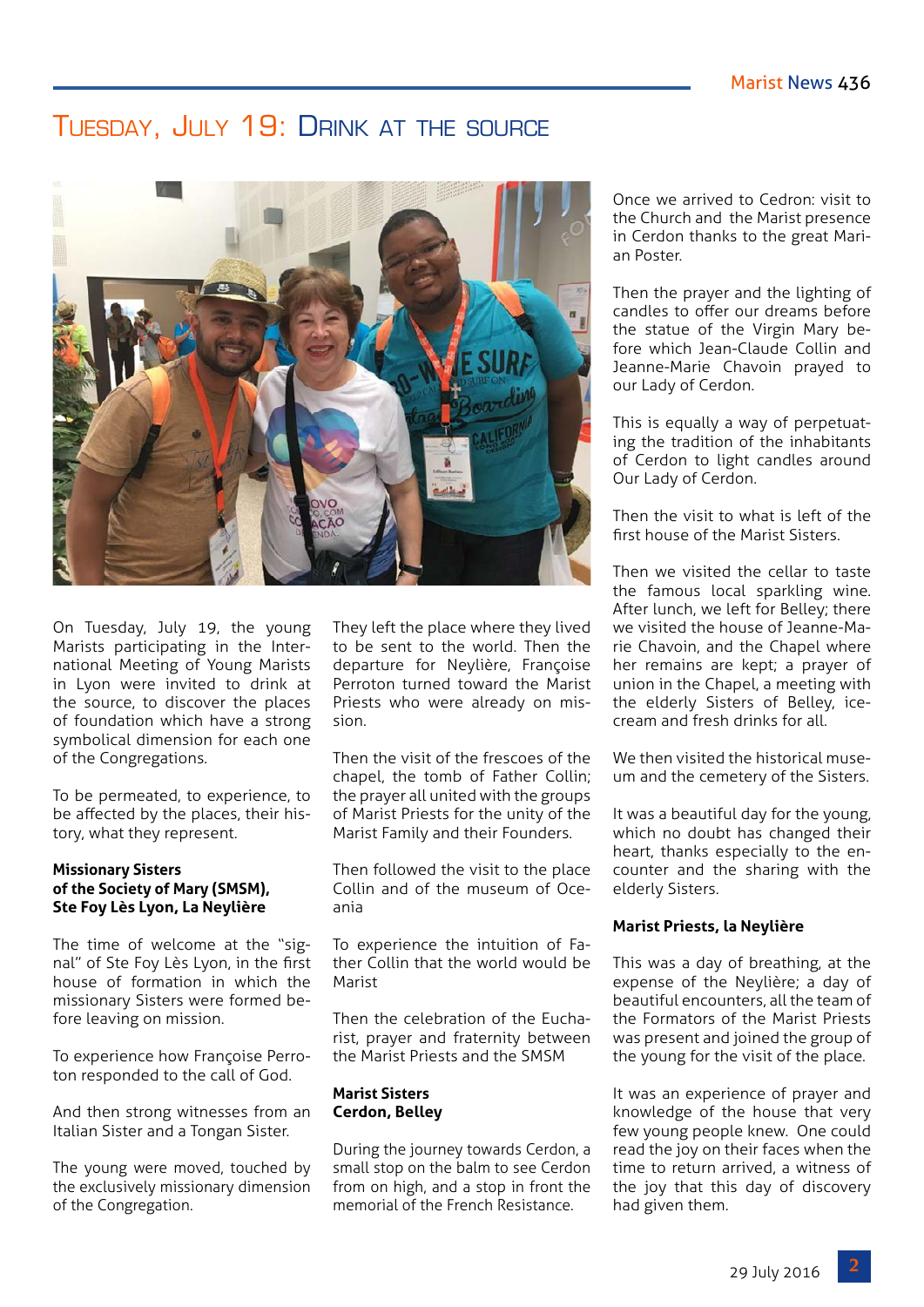## Marist News 436

### **Marist Brothers Our Lady of l'Hermitage (St Chamond)**

What is important in l'Hermitager are not the stones, but the spirit of fraternity and communion that one experiences in that place.

The experience of the mixed community moved, impressed the people because of its welcome and com-

# WEDNESDAY, 20 JULY 2016

On Wednesday, 20 July, the over 400 young Marists in Lyon, made a journey with Mary.

As pilgrims in faith, we have to be open to listen to the stories of men and women filled with the Marist charism.

Roundtables organised around the testimonies of committed people.

Asked about the experience that marked them in their Marist life, these five witnesses shared with us, with simplicity and great depth, the things that encourage them.

Mariliza shared with us her experience in pastoral animation and her feeling of being "a young Marist in action."

John expressed his satisfaction of being a Marist missionary in Asia at the service of those who are abandoned the most.

Sinalelea told about his returning to Tonga and the fight of women to defend their rights in the country.

He thinks that "Mary has been the strongest woman."

Marie-Antoinette, of Togo, sent to Senegal in 2013, has been working with disabled children for six months, a humble and discrete service.

"The Lord called me to take me there and turn me into a Marist sister. One has to stay opened to God's munity life that make possible the dream of Marcelin Champagnat. Many of the young know the life of the Founder and l'Hermitage in the books. But now they were able to touch, to experience what the life of Champagnat was since these places are permeated by it.

Each one was able to live the spirit of the Founders and Foundresses, to nourish themselves with their history, their intuitions, the call of God which urged them to believe and to dream of a better future.



calling."

Finally, Ronaldo, from Brazil, shared his experience with the Marist youth ministry, which encourages young people to be protagonists of their own lives so that they can influence others.

Participants united by communities were able to leave a written record in the "Museum of the confluences" of what those testimonies produced in their lives.

The afternoon was a fun moment that led the four branches to have a meeting by maintaining a rich dialogue between young people and the four superior generals. We have been invited to a "revolution of tenderness" to take care of others but also of ourselves - of our spiritual being.

They encouraged us to do what is good in all circumstances, without shuffling moments.

They encouraged us to find our own answers to the Lord's call and to take our responsibilities as baptized.

They invited us to dream and to make our dreams come true.

The day ended quietly with a vigil in the style of Taizé in the crypt of the Basilica accompanied by a beautiful coral.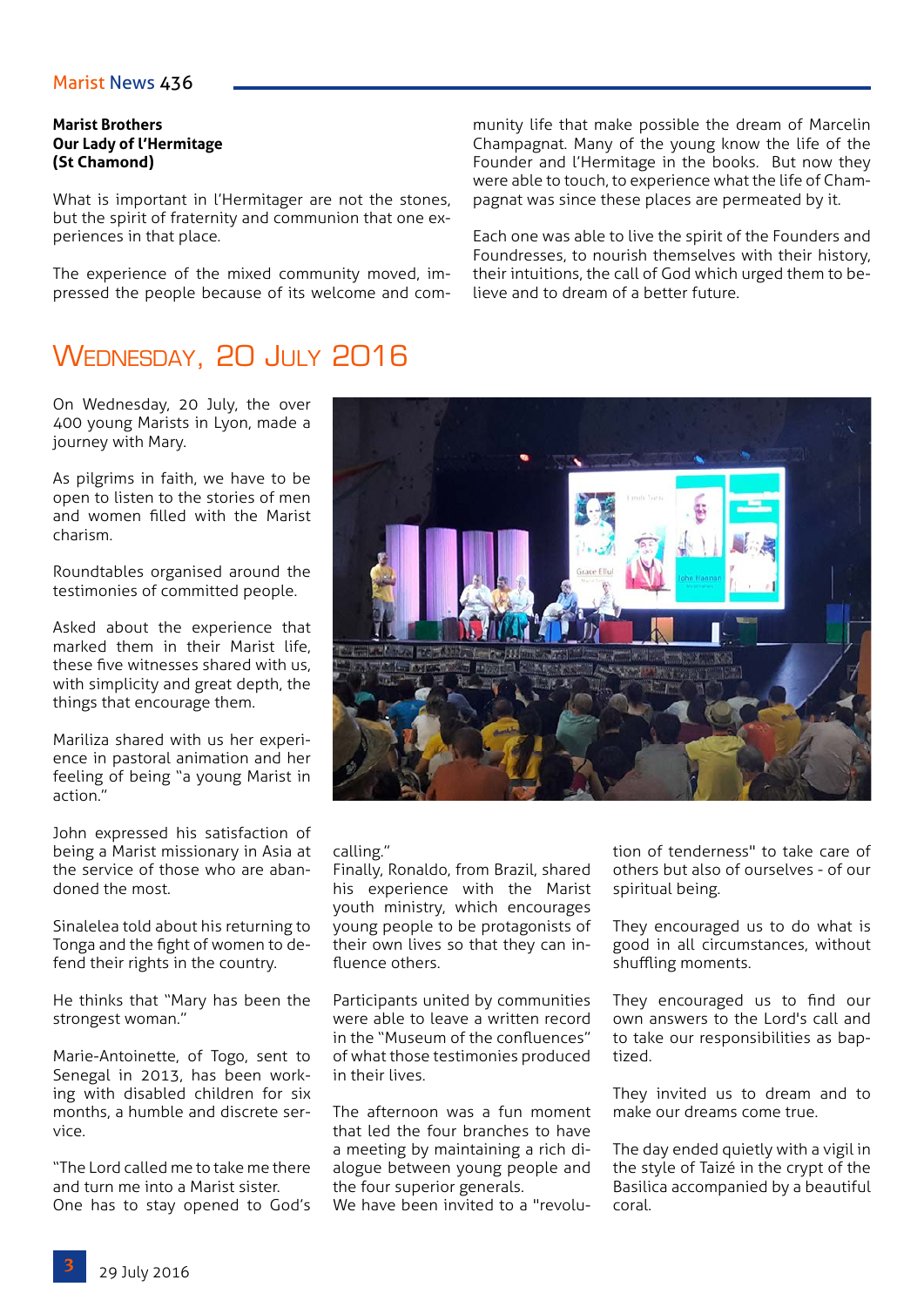# PICTURES OF THE INTERNATIONAL MEETING OF YOUNG MARISTS

















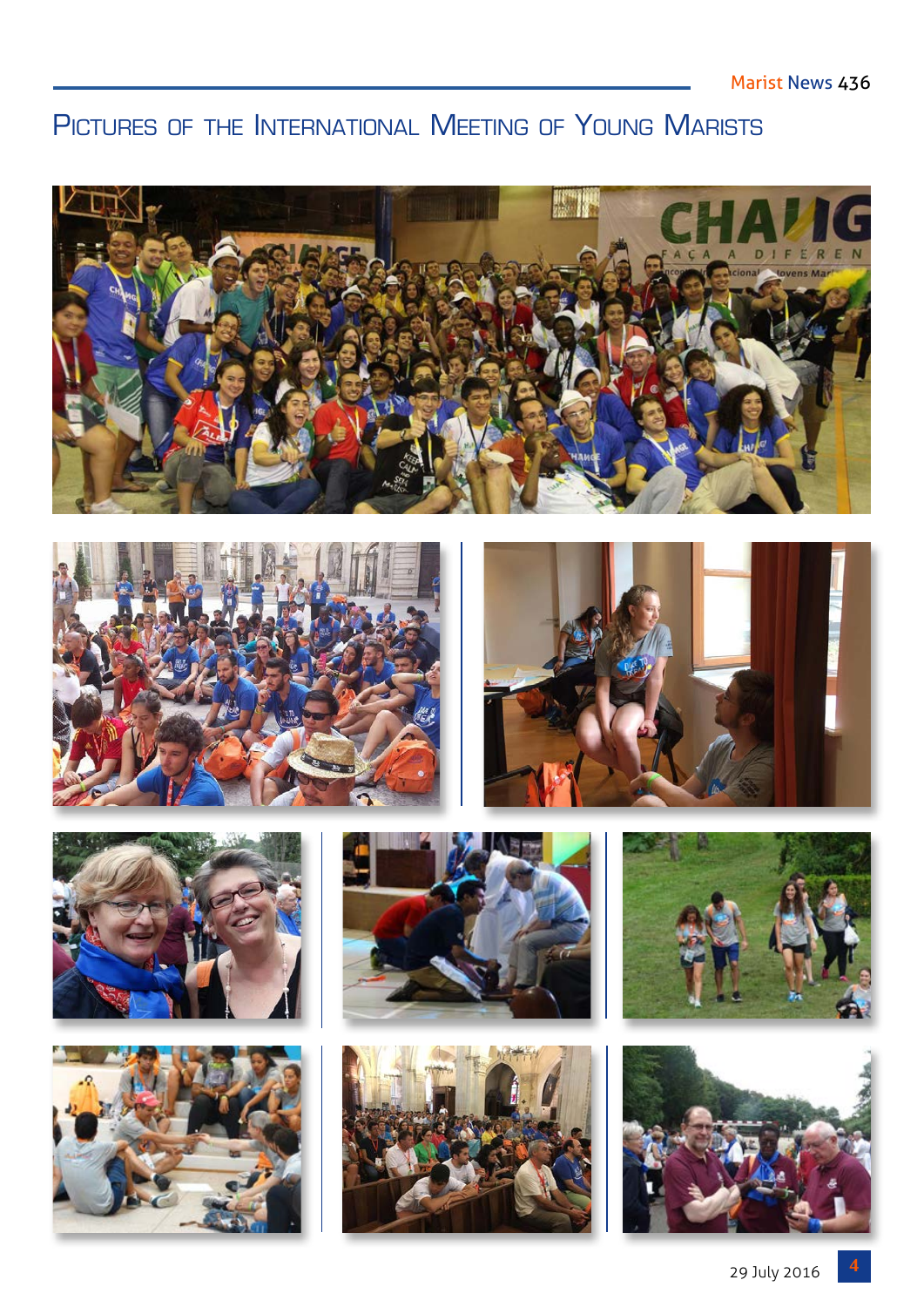## Marist News 436

# Chronical – Thursday, July 21



The priest of the Parish Saint Paul welcomed us in his Church for Morning Prayer.

We are under the protection of the first Christians of Lyon and of the martyrs of this city.

We are invited to include in our prayers all the victims and martyrs of our time.

After a short walk, Dare to Dream is welcomed by the Municipality of Lyon in the courtyard of honour pf the Hôtel de Ville.

There is the evocation of the bonds that unite the city and the Marist history.

The participants as always divided into communities, leave to discover different experiences and associations of social type implanted in this Rhône city.

These associations are in some way

committed in the service of the less favored or of social justice.

Then the celebration around the 4 words: Dream, transform, take care and serve others.

As a symbol, and in order to be placed in the following of Christ, the washing of the feet; Humbly to kiss and wash the feet of our companions.

Take care of one another; emotion and communion for all.

This was, surely, one of the most intense and strongest moments of the encounter.

It is at the sound of pop-rock of the concert of Kairoi that this very full day and rich of emotions ended.

The group that came from Catalonia diffused and transmitted its energy to the young Marists who only asked for that.

# "

**Humbly to kiss and wash the feet of our companions. Take care of one another; emotion and communion for all. This was, surely, one of the most intense and strongest moments of the encounter.**